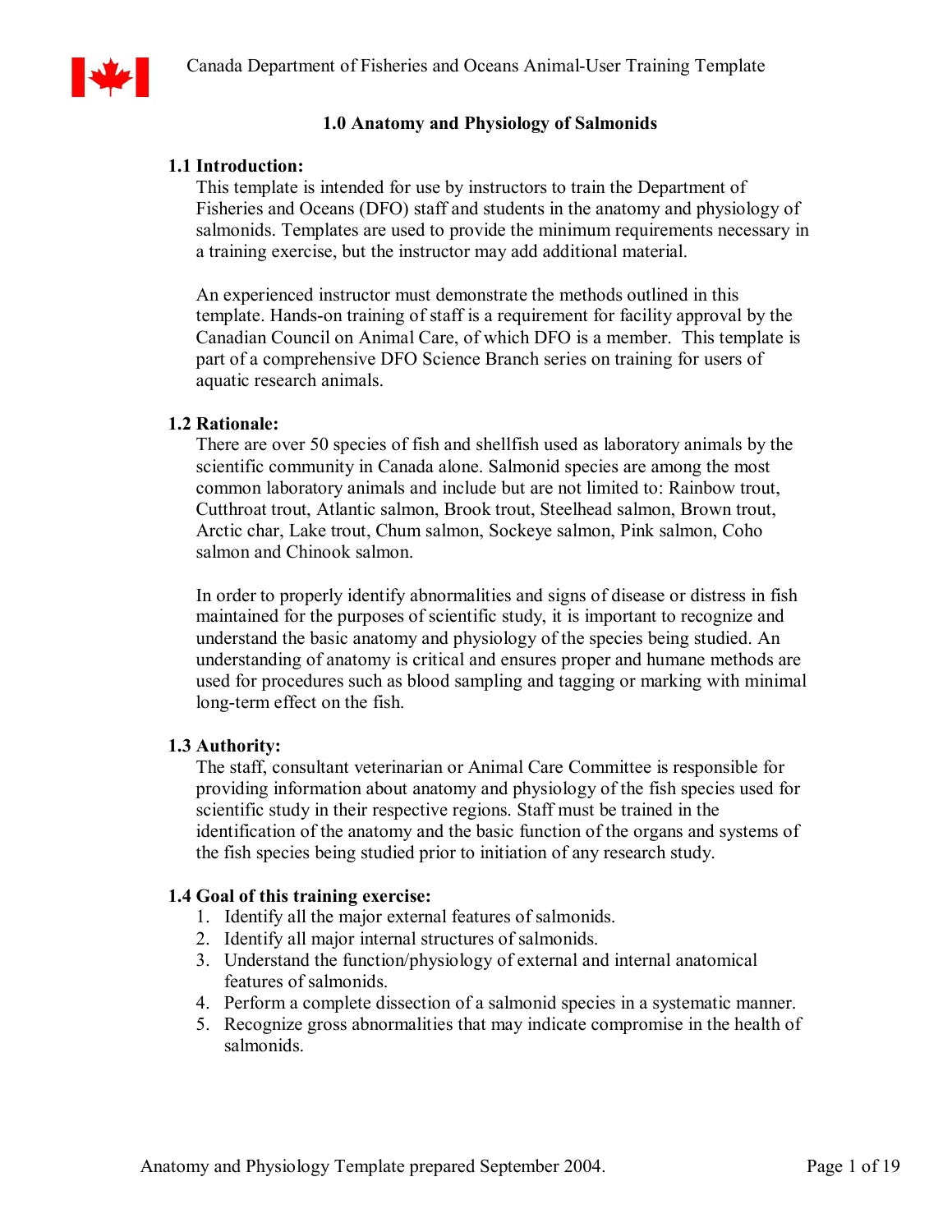

# **1.5 Theoretical Training – to be completed before hands on session**

- 1. Completed 'The Experimental Fish'
- 2. WHMIS training
- 3. Summary theory material provided with this training template (Appendix A)

# **1.6 Details of the Procedure:**

Species of fish, which may be included in the training session, are:

- 1. Atlantic salmon
- 2. Rainbow trout
- 3. Brook trout
- 4. Steelhead salmon
- 5. Brown trout
- 6. Arctic char
- 7. Lake trout
- 8. Chum salmon<br>9. Sockeye salmo
- Sockeye salmon
- 10. Pink salmon
- 11. Coho salmon and transgenic Coho salmon
- 12. Chinook salmon
- 13. Cutthroat salmon

# **1.6.1 Time Estimate:**

Set up: 1 hour Instruction: 3 hours

# **1.6.2 Equipment Required:**

Fish: number will depend on the number of trainees in a session; salmonid species used and size will depend on availability and the requirements of the facility.

Fish euthanized for the euthanasia of finfish template can be used for training in this template.

- Dissecting boards
- Disposable gloves
- Dissecting instruments (forceps, scalpel, scissors)
- Paper towel
- · Disinfectant
- Dissecting microscope(s)
- · Glass or clear plastic Petri dishes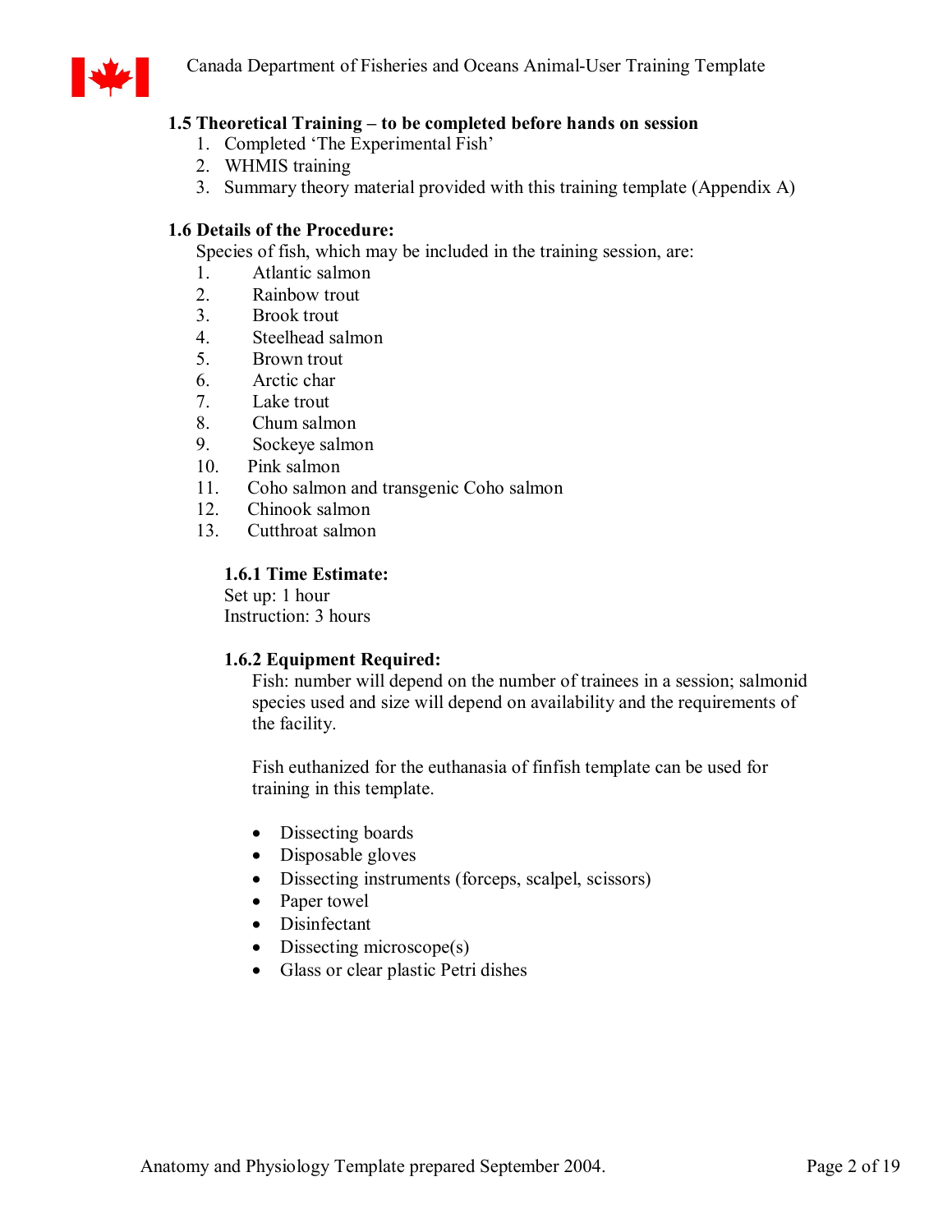

# **1.6.3 Procedure:**

The instructor should demonstrate all procedures prior to trainees attempting them. It is recommended that trainees perform the following dissections on a variety of salmonid species of various sizes (i.e. fry, fingerlings, smolts, adult) as availability permits.

A table to record all gross observations is attached for the trainees to use in this exercise.

# **1.6.3.1. Preparation**

- Prepare the examination area by cleaning and disinfecting the area with a disinfecting agent.
- Be sure there is plenty of workspace.
- Arrange material and equipment to suit the surroundings and allow for easy access.
- Trainees should wash hands thoroughly with a disinfecting soap and put on a pair of the gloves provided.

# **1.6.3.2 External Examination**

- Note the overall condition and appearance of the fish (i.e. excellent to emaciated).
- · Note any lesions, hemorrhagic areas, exophthalmia (popeye), or other signs of abnormalities.
- Perform a detailed dissection on all organs and tissues of the fish as follows:

# **Fins**

- Examine all fins for fraying, erosion, necrosis, or smalldiscoloured spots. These findings often indicate a parasite infection.
- Record findings.

# **Skin**

- · Examine the surface of the skin for colour, texture, excess mucus, lesions, scale loss or other abnormalities.
- Identify the lateral line.
- Record findings.

### **Eyes**

· Examine the eyes for corneal opacity and exophthalmia.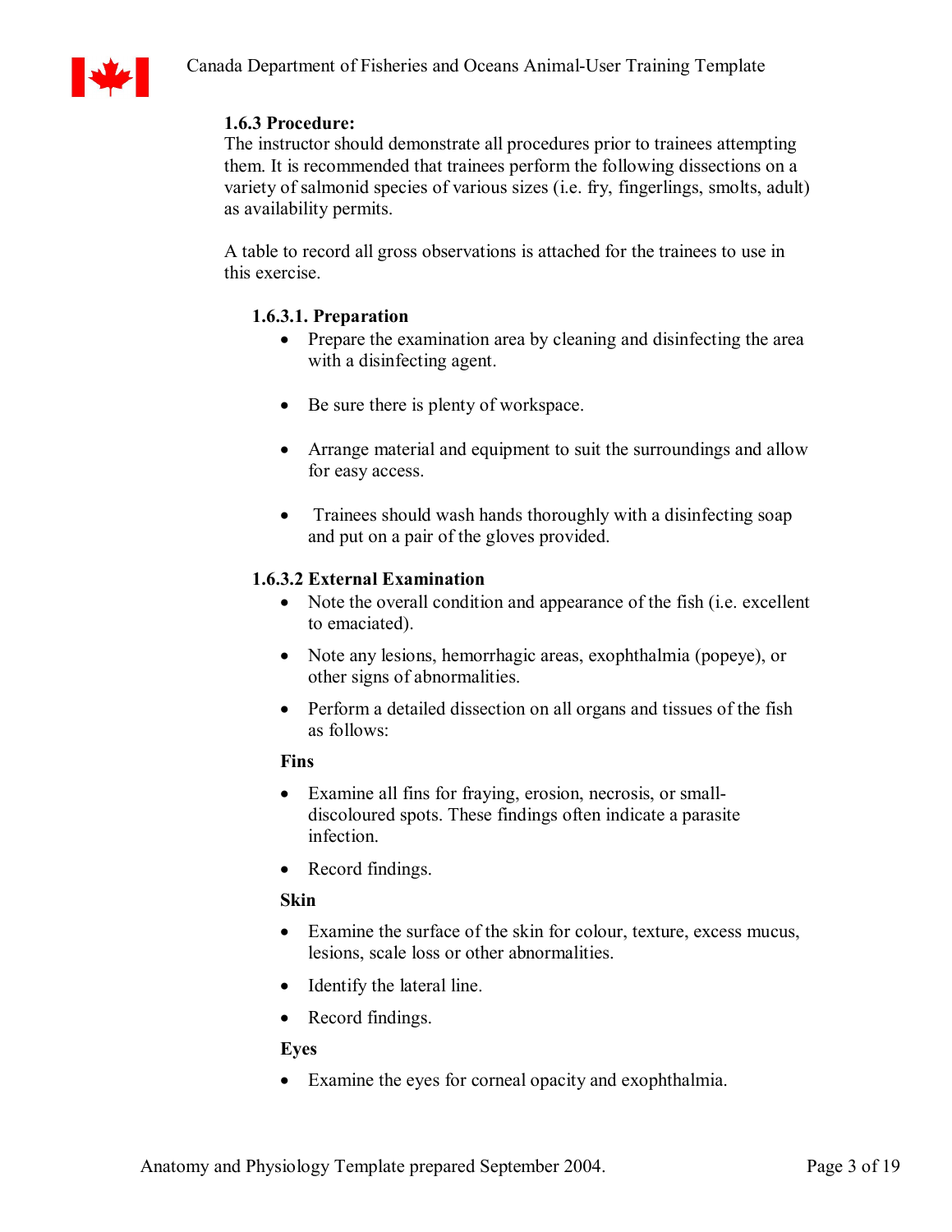

- On larger fish, remove the eye by cutting the muscles and optic nerve and place it in a Petri dish and examine with a dissecting scope.
- Make a transverse cut through the eye and lens and record any abnormalities.

# **Anus**

- · Examine the anus for any swelling, redness, or ulcerations.
- Record findings.

# **1.6.3.3 Internal Examination**

- Place the fish on a clean dissecting board or flat surface covered with clean paper towels.
- An approach through the left side of the fish allows better access to the spleen.
- · Locate the lateral line and use this as the point of reference for purposes of dissection.

# **Gills and Pseudobranch**

- Remove the operculum with a pair of dissecting scissors or cutting shears.
- Examine the gills and pseudobranch.
- Post mortem changes affect the gills most rapidly. The gills should be bright red in healthy fish.
- · Gills, which are pale or white in appearance or flared, indicate the fish is undergoing stress, is anaemic or has been dead for some time.
- Remove a portion of the gill from the second or third gill arch including 0.5 cm of cartilage. Place the tissue in a Petri dish and examine with a dissecting scope to identify the anatomical features of the gill.
- Record findings.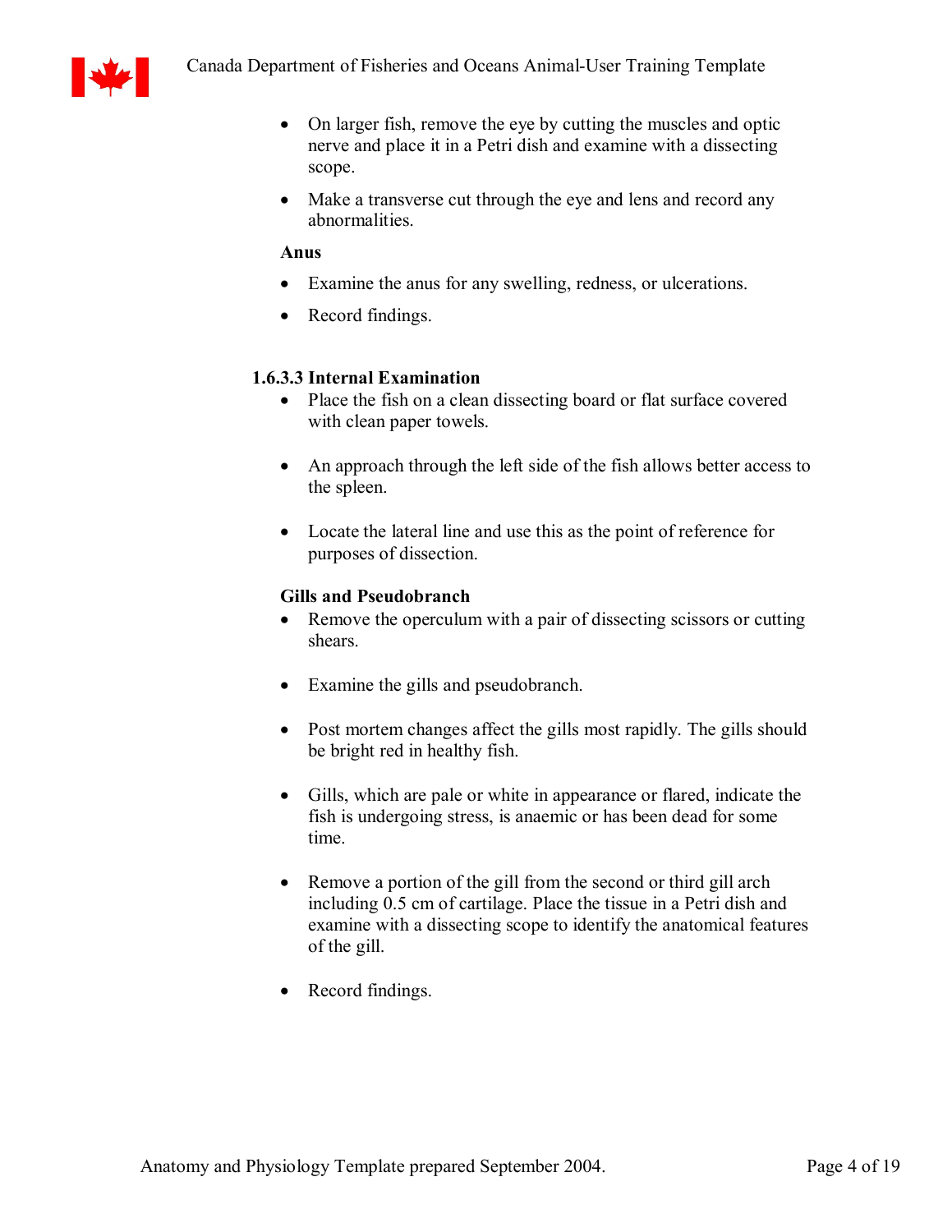

# **Body Cavity**

• Open the body cavity of the fish with three incisions as shown in figure 1.



Figure 1. (a) Dissection pattern through the abdominal wall. (Graphic by J. Speiran) (b) An American shad (*A.sapidissima*) prior to dissection. (Photo by R. Hebb). Photo and graphic used with the permission of the author.

- Make a transverse incision immediately anterior to the anus.
- Insert the blunt side of scissors into the body cavity. Be careful not to penetrate the intestine with the instruments.
- First, cut anterior to the anus directed toward the ventral part of the head, ending the incision between the gill covers.
- Start the second incision at the anus and cut craniodorsally toward the lateral line, following the dorsal margin of the peritoneal cavity and end at the gill arches.
- · Cut the bone near the gill arches. The third incision connects the ends of the first two cuts.
- Remove the sidewall to expose the internal organs as shown in figure 2.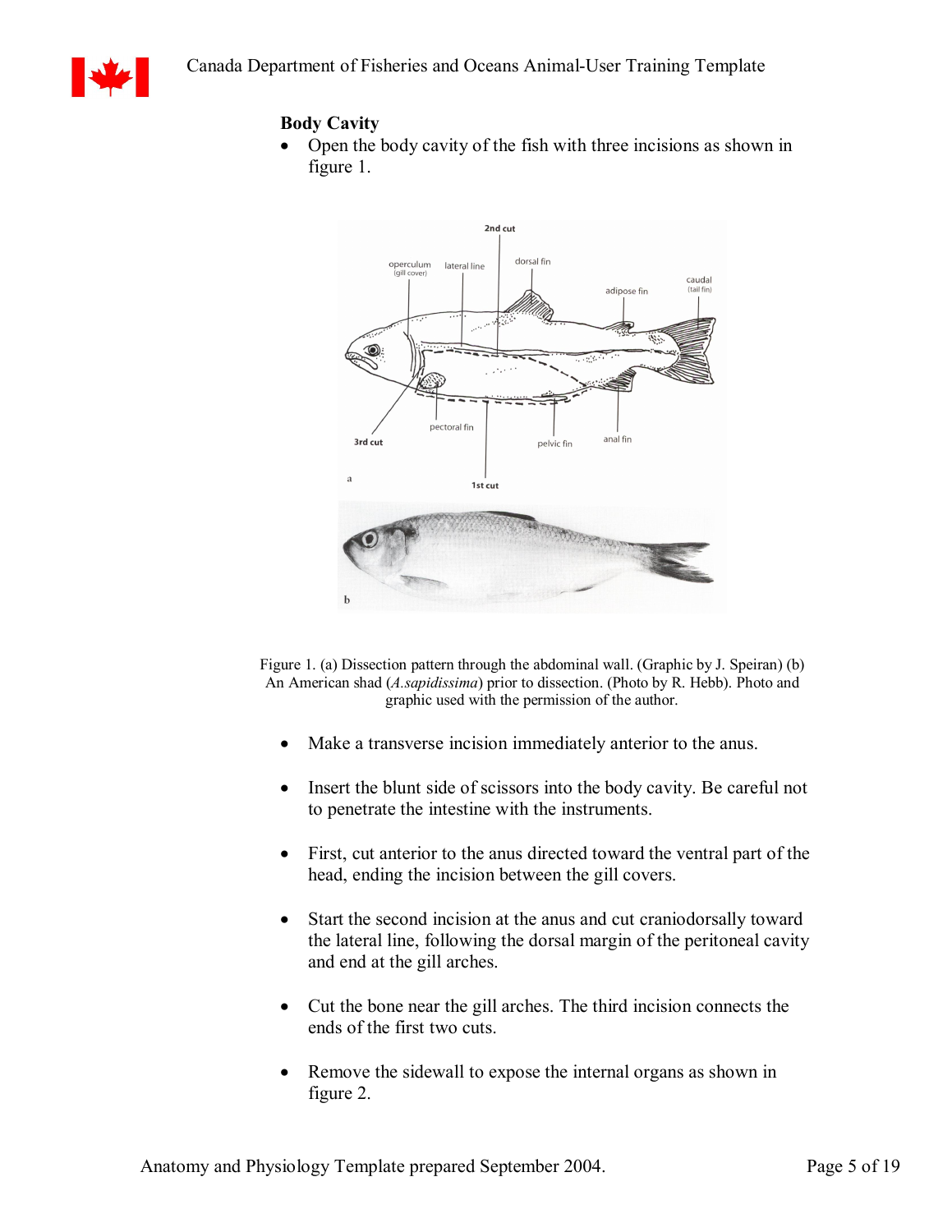



Figure 2. (a) General location of internal organs of a typical fish from an abdominal incision approach. (Graphic by J.Speiran) (b) View of the internal organs of an American shad (*A. sapidissima*) following the removal of the abdominal wall. (Photo by R. Hebb). Photo and graphic used with permission of the author.

> · After the sidewall has been removed, the organs become visible. Observe their position, examining for the presence of fluid in the cavity and free parasites. If fluid is present, record the amount, colour, and turbidity of the fluid; i.e. opaque, clear, red, etc.

### **Peritoneum and Mesenteries**

- The peritoneum and the mesenteries are normally transparent, smooth and glistening, and moist.
- · Any abnormalities such as haemorrhages, parasites, turbidity, thickening, etc. should be recorded.

#### **Digestive System**

- Sever the esophagus at the oral cavity and hindgut at the anus. Disconnect the liver from the pericardial walls. Remove the digestive tract and visceral organs, disconnecting them from the mesenteries, leaving only the air bladder, gonads, heart, and kidneys intact.
- Separate the liver and gallbladder from the digestive tract and observe their colour, surfaces and margins. Thickened margins may indicate an increase size due to edema, degeneration, infiltration, etc.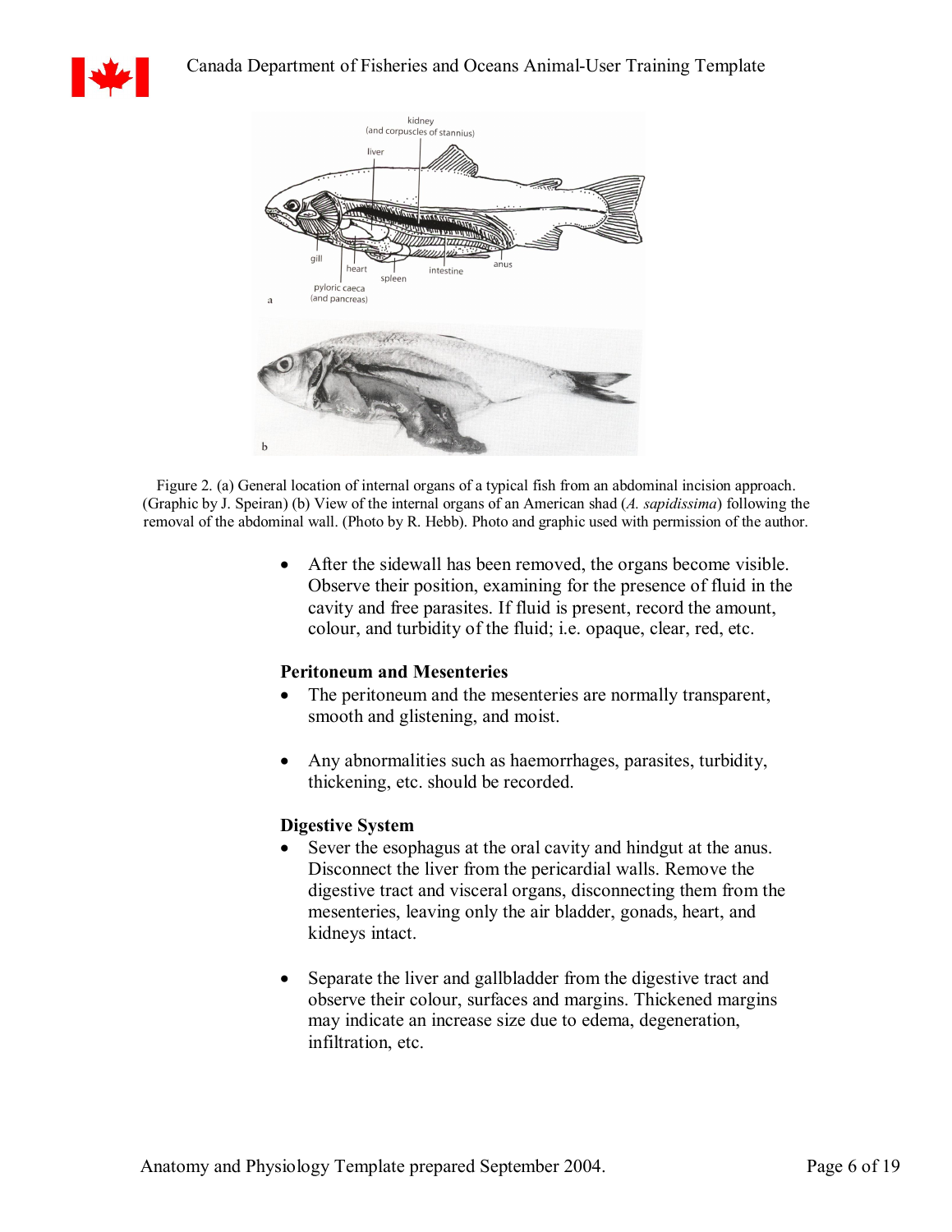

- Cut the liver and observe for colour, consistency and presence of opaque nodules or parasites. A healthy liver is pinkish-brown in colour, soft, and easily ruptured.
- · Examine the gall bladder. An enlarged gall bladder may be indicative of starvation or the presence of parasites.
- · Examine the pyloric caeca for haemorrhage or excess fat.
- Open the digestive tract with scissors.
- Observe the amount and appearance of its content, paying attention to the quantity and colour of any mucus present or parasites or tapeworms. A digestive tract that yields excess mucus is a signal that the fish is off feed and is a risk for disease.
- Check the size, colour and margins of the spleen. A healthy spleen is small, dark reddish-black in colour and can be triangular or oval in shape with defined edges.
- Record all findings.

# **Swim Bladder**

- Remove the air bladder and check its contents and the appearance of the inner surface for the presence of parasites by observing the bladder against a dark background and record findings.
- Note any blockage of the duct or damage to the swim bladder wall. Blockage or ruptures can result in the fish's inability to swim properly.

# **Kidney and Corpuscles of stannius**

- · Visually examine the entire kidney and locate the corpuscles of stannius.
- Note any haemorrhages, white pustules, lesions, colour, etc. and record findings.

# **Heart**

- Grasp the anterior aspect of the bulbous arteriosus, pull caudally very gently, and severe the connection to the ventral aorta.
- The heart can now be pulled far enough out of the body to expose and sever the sinus venosus.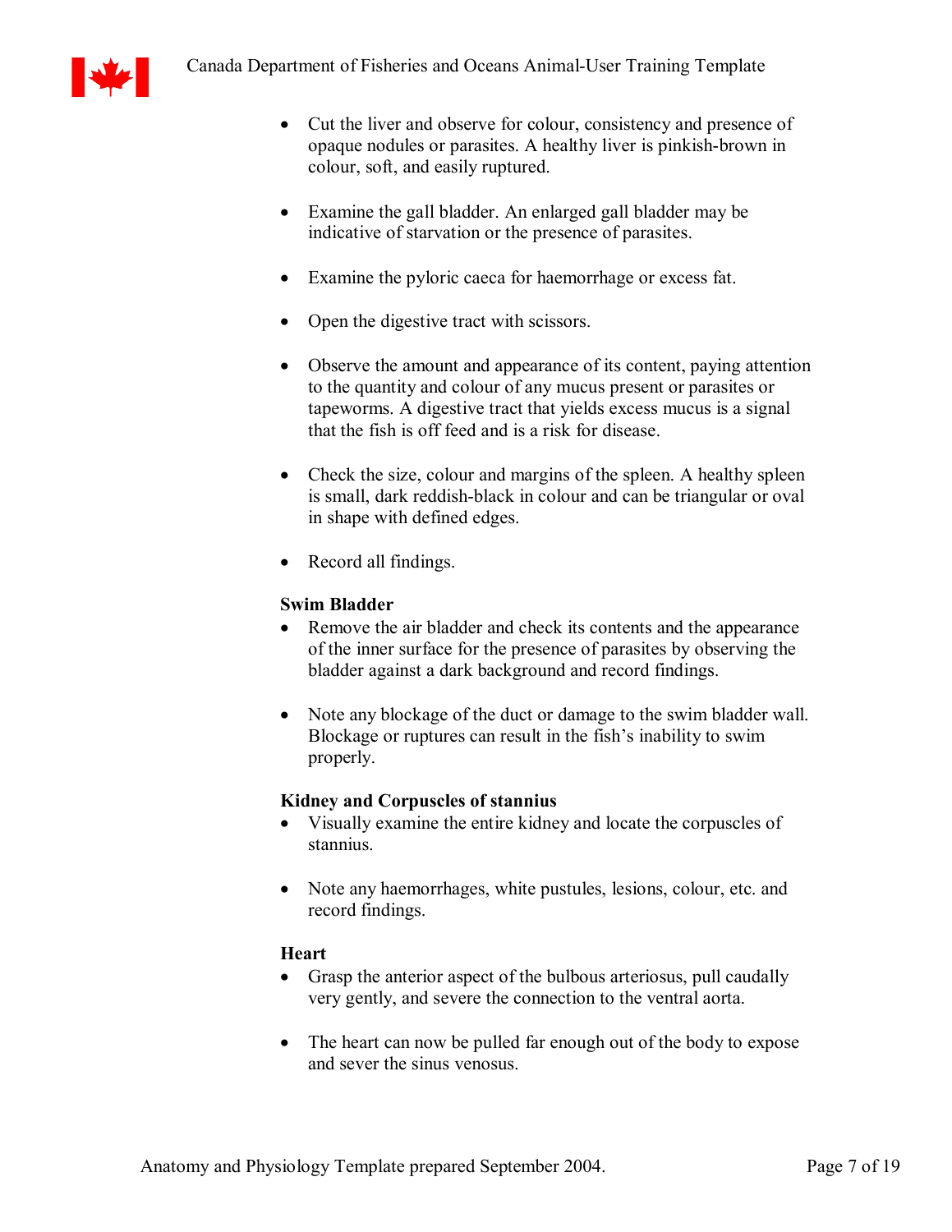

· Examine the heart for any raised or discoloured lesions and record findings.

### **Brain**

- · Examine the brain by opening the skull just dorsal to the eye and record the findings.
- If it is difficult to find the brain, remove both eyes and follow the optic nerve caudally.
- Remove enough of the bone to fully expose the brain.
- · Cut the spinal cord and gently tease the brain away from the neural connections.

### **Musculature**

• Randomly cut the musculature and examine for any abnormalities and record findings.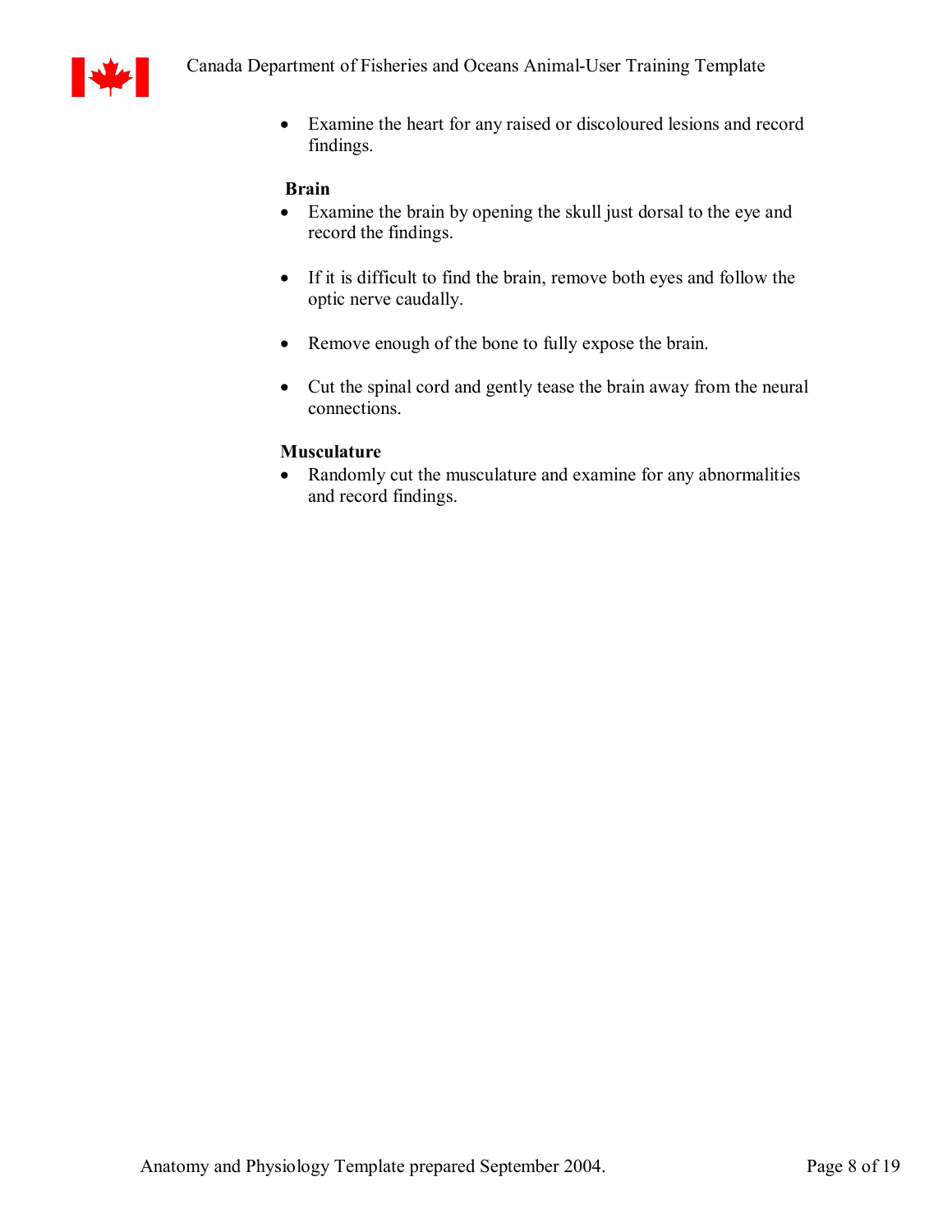

# **Gross Observations:**

| <b>Tissue</b>              | <b>Examined</b> |                                            |
|----------------------------|-----------------|--------------------------------------------|
|                            | (Y/N)           | <b>Description/Findings</b>                |
|                            |                 | <b>Note: NSF (No Significant Findings)</b> |
| Overall external           |                 |                                            |
| appearance                 |                 |                                            |
| Dorsal fin                 |                 |                                            |
| Pectoral fins              |                 |                                            |
| Pelvic fins                |                 |                                            |
| Adipose fin                |                 |                                            |
| Anal fin                   |                 |                                            |
| Caudal fin                 |                 |                                            |
| Skin                       |                 |                                            |
| <b>Lateral</b> line        |                 |                                            |
| <b>Scales</b>              |                 |                                            |
| Eyes/Lens                  |                 |                                            |
| Anus                       |                 |                                            |
| Gills                      |                 |                                            |
| Pseudobranch               |                 |                                            |
| Operculum                  |                 |                                            |
| Peritoneum and             |                 |                                            |
| Mesenteries                |                 |                                            |
| Stomach                    |                 |                                            |
| Pyloric caeca              |                 |                                            |
| Intestine                  |                 |                                            |
| Liver                      |                 |                                            |
| Gall bladder               |                 |                                            |
| Spleen                     |                 |                                            |
| Esophagus                  |                 |                                            |
| Swim bladder               |                 |                                            |
| Kidney                     |                 |                                            |
| Corpuscles of stannius     |                 |                                            |
| Heart (sinus venosus)      |                 |                                            |
| Heart (atrium)             |                 |                                            |
| Heart (ventricle)          |                 |                                            |
| Heart (bulbous arteriosus) |                 |                                            |
| <b>Brain</b>               |                 |                                            |
| Musculature                |                 |                                            |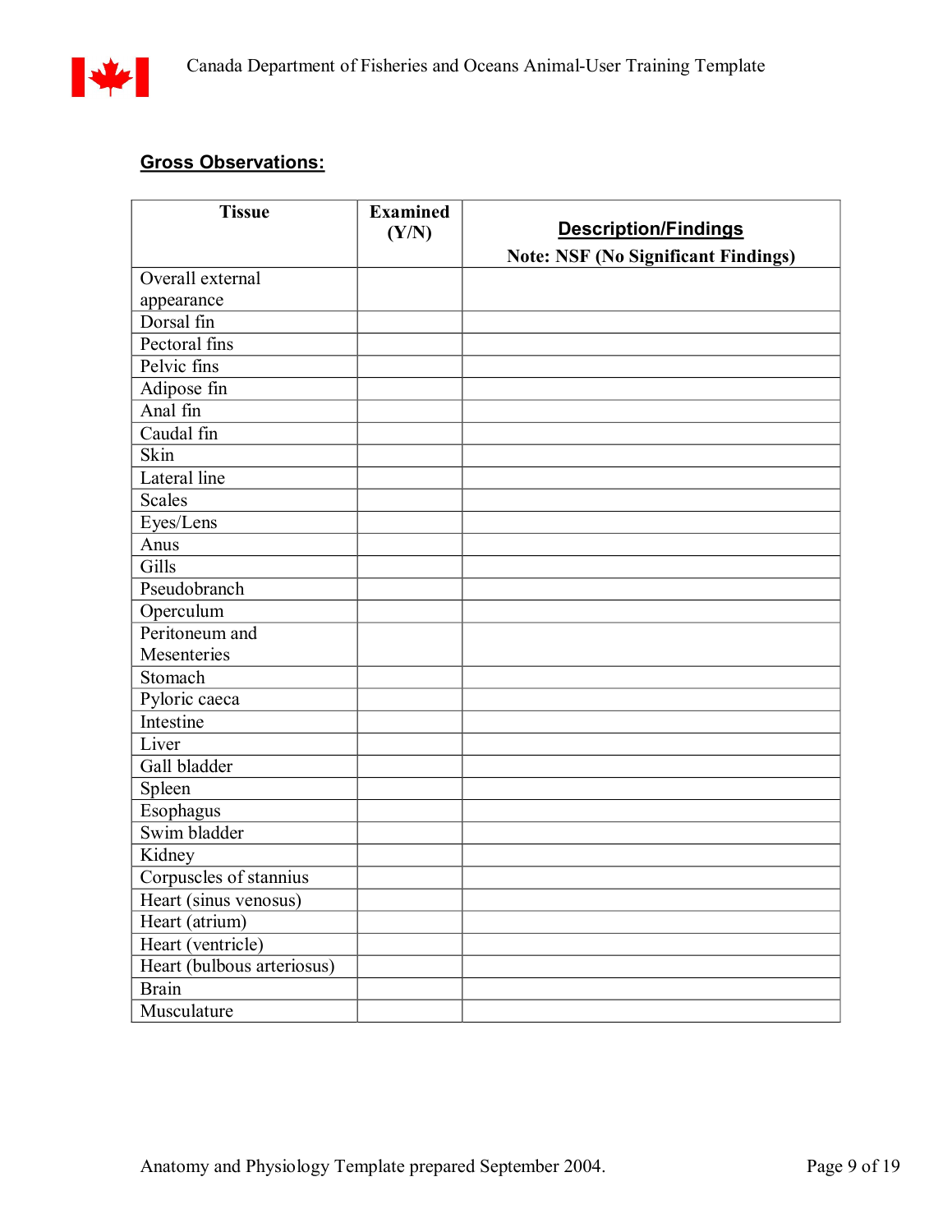

# **1.6.4 After Dissection:**

- · Trainees should have clear instruction for carcass disposal.
- · Anaesthesia baths must be disposed of in accordance with local waste management regulations.
- · Disinfect the area where fish were handled (provide trainees with site biosecurity SOP).
- · Trainees must wash hands with disinfectant soap.
- · Update drug use records to include anaesthetic use.
- · Update inventory records to reflect the number of fish euthanized for this session (if any).

### **1.7 ACC Notes**

- · Locally significant differences required in training (e.g. species).
- Authorization required to teach/list of possible instructors for your region.
- Any other requirements for your region.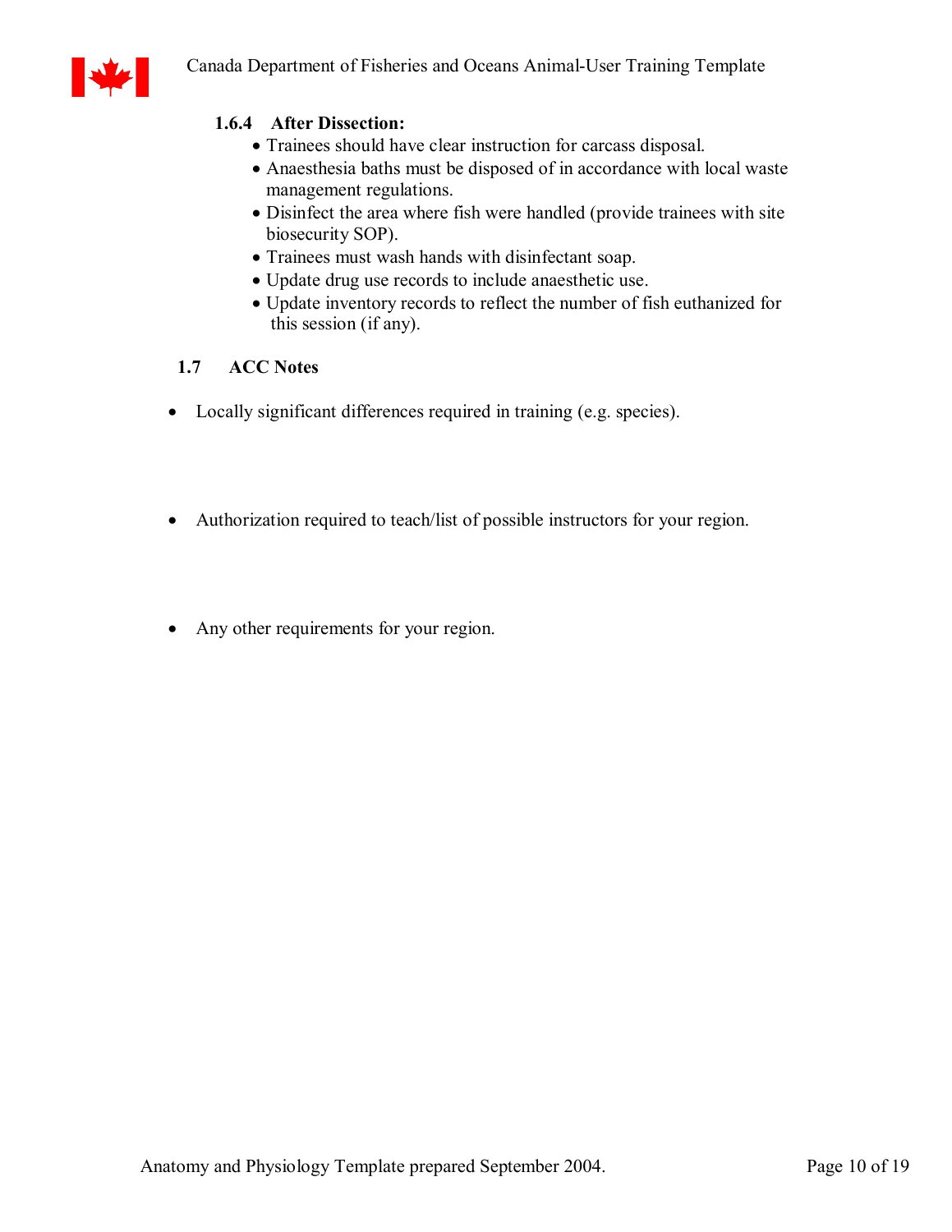

# **APPENDIX A: Review theory for Anatomy and Physiology of Salmonids**

#### **References:**

Branson, E. (1993). Basic Anatomy and Physiology, In: Aquaculture for Veterinarians (ed) Brown, L. Pergamon Press, New York, USA.

Stoskopf, M.K. (1993). Fish Medicine, editors: Stoskopf, M.K., Published by W.B. Saunders Company, Philadelphia, Pa. USA.

Whitman, K.A. (2004). Finfish and Shellfish Bacteriology Manual – Techniques and Procedures, Published by Blackwell Scientific, Iowa State Press, Iowa, USA.

### **Definitions:**

**Anatomy:** The branch of morphology concerned with the structure of animals. The science dealing with the form and structure of living organisms.

**Caudal:** Pertaining to the posterior or tail end of a fish.

**Dorsal:** Pertaining to the back region, opposite of ventral.

**Lateral:** Located to one side of the central axis of the body. Pertaining to a side.

**Metabolism:** Vital processes involved with the release of body energy, the building and repair of body tissue, and the excretion of waste materials. It is a combination of anabolism and catabolism.

**Necrosis:** The dying off of cells or tissues within a living body.

**Physiology:** The study of the life processes of living things.

**Ventral:** The underside of the body relating to the lower abdomen area. Pertaining to the abdomen, opposite of dorsal.

### **Anatomy & Physiology of Salmonids**

• Salmonids are ectothermic animals. Their internal temperature is the same as the temperature of the water in which they live. In water temperatures just above freezing, salmonids become lethargic (lack energy) as cold temperatures slow their metabolism.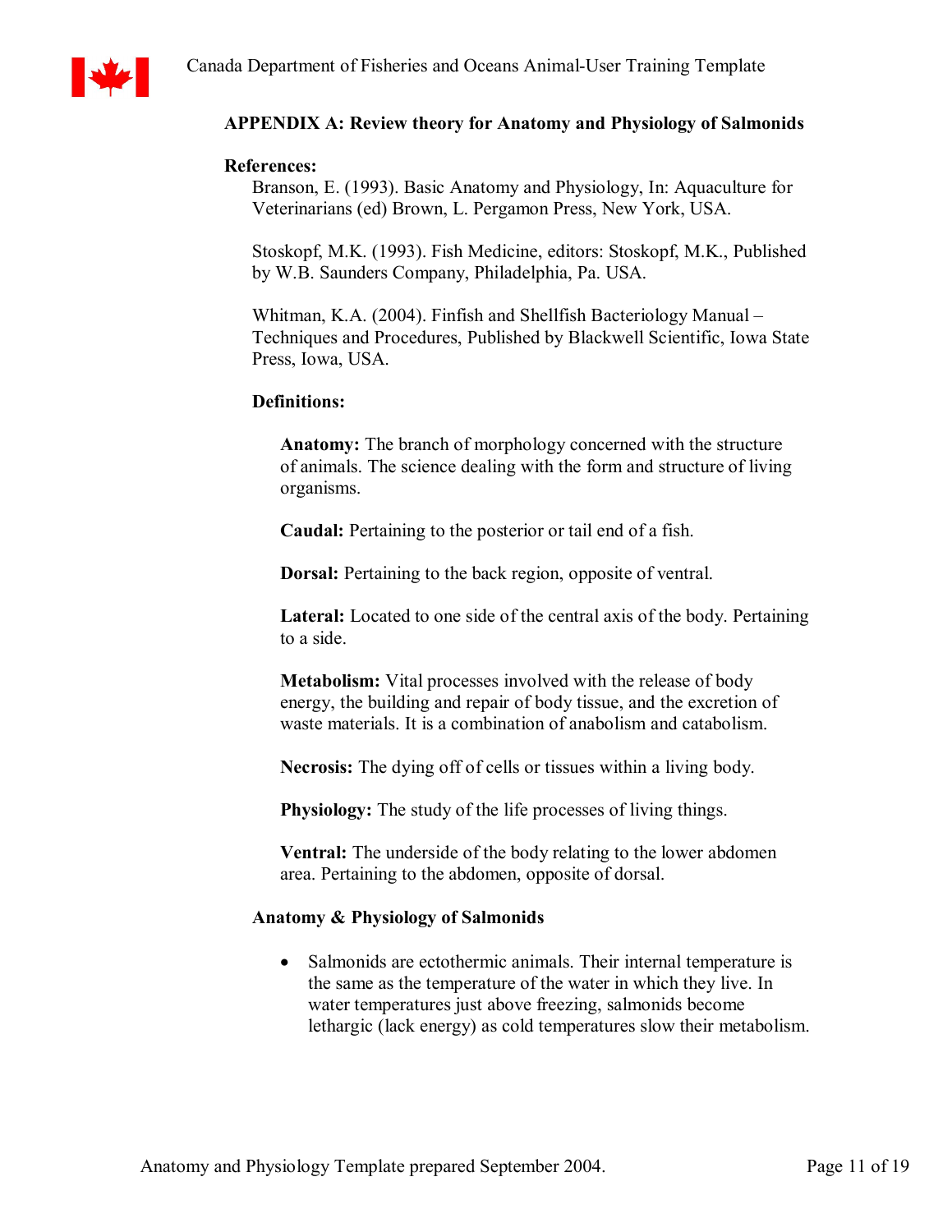

- Salmonids do not do well at water temperatures above  $25^{\circ}$ C, as warmer water may not contain enough oxygen to meet the elevated metabolic demands of fish at higher temperatures.
- Extreme temperatures may result in the inability of the fish to produce functional enzymes. Slow acclimation of salmonids to different temperatures is possible however; temperatures higher than  $25^{\circ}$ C generally result in death.
- The three regions of the fish's anatomy are the head (cranial or rostral), trunk (mid-body) and tail (caudal). The head extends to the bottom margins of the operculum, the trunk extends from the operculum to the end point of the peritoneal cavity, and the tail begins at the anal/urogenital opening and extends to the posterior end of the caudal fin.
- Salmonids are fusiform (cigar or torpedo shaped) in shape.
- Salmonids have 4 unpaired fins (dorsal, caudal, adipose and anal) and 2 sets of paired fins (pectoral and pelvic).
- The dorsal fin is located along the back of the fish between the tail fin and the head. It provides stability so that the fish can swim in a straight line (controlled swimming conserves energy). A fish that cannot swim well will not live very long because it will not be able to compete for food.
- The caudal fin (tail fin) is responsible for sudden forward movement (bursts of speed) and for fast swimming patterns. Fish also use their tail fin to slow forward movement and help to make turns.
- The anal fin is located on the ventral surface of the fish between the pelvic and caudal fins. The main purpose of this fin is to provide stability – it keeps the fish from rolling over and going belly up.
- The pectoral fins provide stability as a fish moves through the water, hovers, and makes slow turns. These paired fins are located near the ventral surface of the fish, directly beneath the gill openings (one on each side). Pectoral fins are used for navigation and are constantly in motion.
- · The lateral line is located on both sides of the salmonids body and runs from the back of the eye to the base of the tail fin. These lines are composed of small neuromasts (tiny sensory cells), which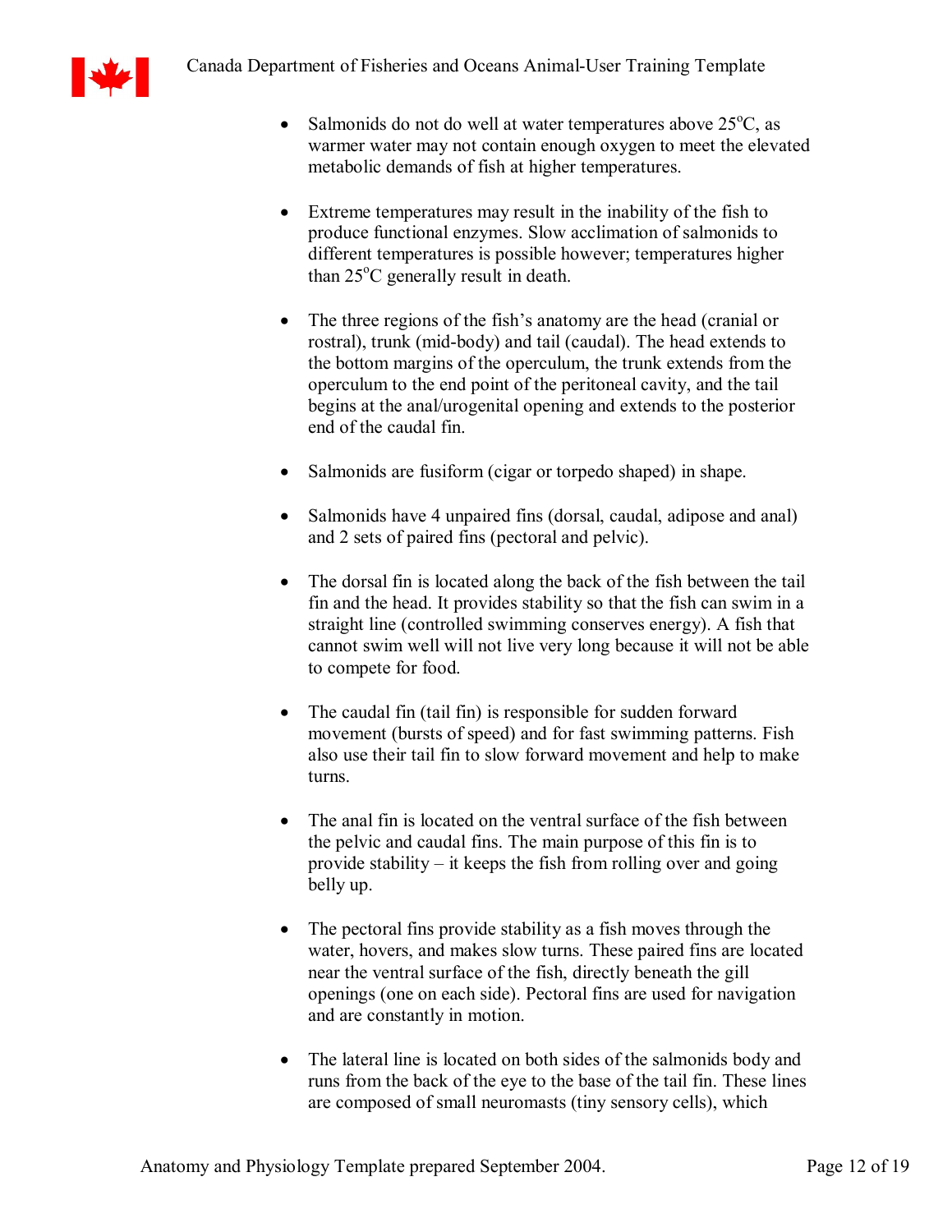

contain cilia (very fine hairs) in fluid-filled canals. These canals detect vibrations in the water, and the vibrations form an "image" inside the fish's brain. The lateral line is believed to receive low frequency pressure waves in the water. It helps the fish locate objects in their path and in the surrounding environment that they cannot see normally due to their limited eyesight.

- The skin or integument is the first barrier or line of defence to the environment and is responsible for maintaining the osmotic integrity of the fish (i.e. keeps water out and the fish tissue fluids in). The skin is also responsible for waterproofing the fish as well as providing the armour plating of the scales. Any minor abrasions or wounds can rapidly lead to water logging of the underlying tissues in freshwater and dehydration in salt water.
- The skin is composed of two layers: an outer epidermis overlaid by a cuticle (a very thin delicate covering which is draped over the scales – often referred to as the mucus layer), and an inner dermis.
- The mucus layer is largely protective and forms the slimy outer covering of the fish. It is capable of tying up small particles of material that may irritate the fish; parasites; bacteria; and some heavy metals and salts.
- · Mucus production increases when the fish becomes stressed which can make the fish difficult to grasp or hold. This mucus can be sloughed off through continuous mucus exchange.
- The inner dermis is much thicker and more complicated than the epidermis. It contains the pigment cells, blood vessels, nerves, lenses of light producing organs, and the dermal skeleton.
- The dermal skeleton may consist of various types of scales or plates.
- Salmonids have scales that develop early in the fishes' life (i.e. at the fry stage). Once a fish has its full quota of scales, it does not develop any more as it grows. Instead, the scales grow larger as the fish grows.
- · Overlaying the scales are the pigment cells (black cells are referred to as melanophores; silver cells are referred to as iridiophores; and yellow and red cells are referred to as xanthophores).
- The black cells are under both nervous and hormonal (i.e. chemical) control. When fish are in dark surroundings they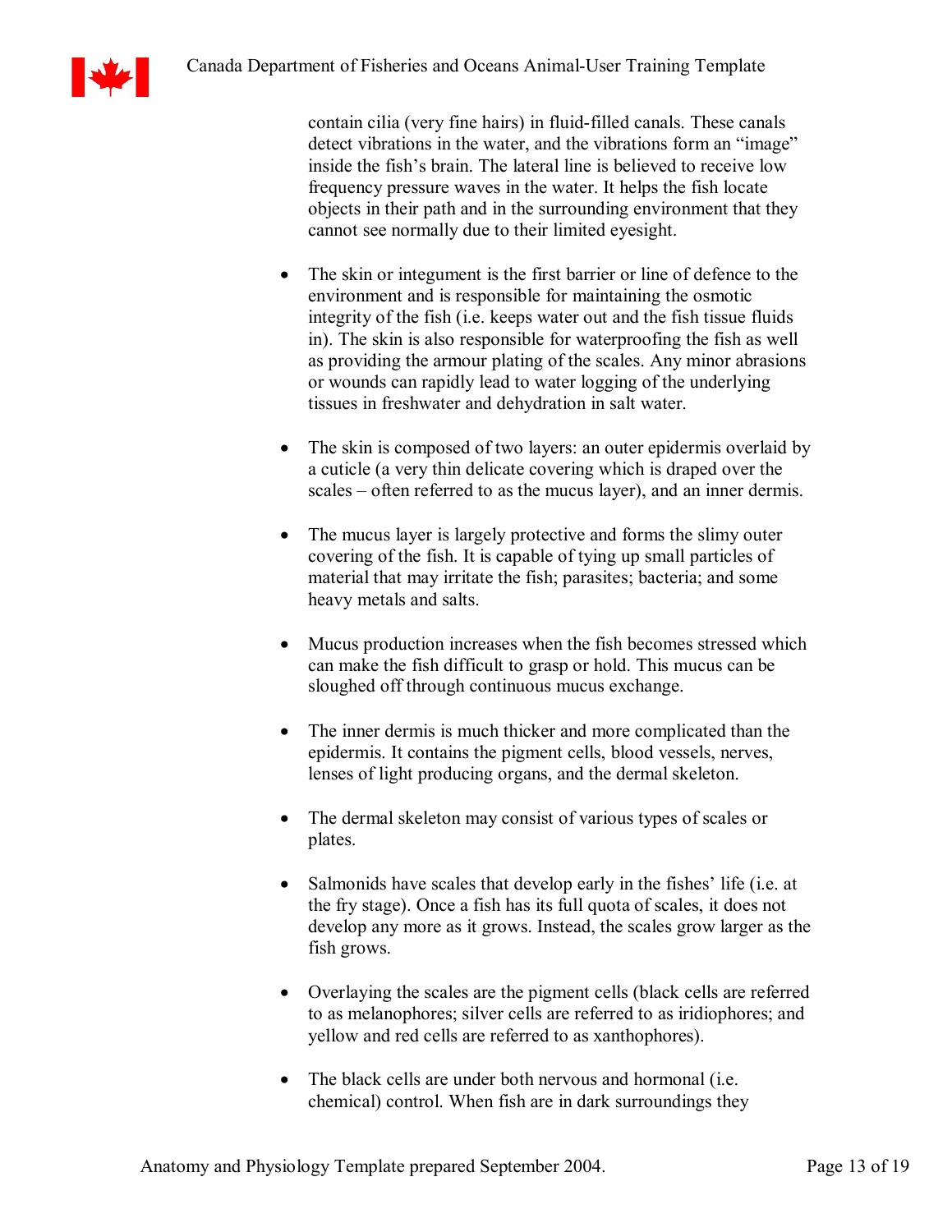

emphasize their black pigment cells, and in lighter surroundings, the silver pigment cells are more obvious. When fish become stressed, either by an environment situation or by a disease-causing organism, they frequently become darker in colour. This is an important clue as to the health status of your fish.

- The salmonid eye has an anterior chamber, an iris, a lens and a vitreous chamber containing the vitreous humour (the transparent jellylike content of the back chamber of the eyeball) that is lined by the retina.
- The eyes in salmonids are flattened on the head of the fish.
- The lens is round and completely clear in healthy fish.
- Salmonids are primarily sight feeders, using a mechanism in the retina of the eye to detect movement and light contrast. Feeding ceases when critical low levels of illumination (quantity of light) are reached. If the lens becomes cloudy, this is a good indication of disease.
- The eye is also one of the sites with extremely delicate blood vessels and is therefore very vulnerable to ruptures of the capillaries by excess gases in the water (i.e. gas bubble disease as a result of supersaturated water).
- The eyes of salmonids are lidless and surrounded by bone.
- Three pairs of oculomotor muscles anchor the eye within the bony socket called the orbit.
- · The gills are vascularized structures that are contained in chambers located on both sides of the throat of the head region.
- · A bony flap called the gill cover or operculum protects the gill structures.
- In each chamber there are four cartilaginous (tough, elastic-like tissue) branchial (gill) arches that have forward facing teeth'' called gill rakers. The gill rakers help to guide food down the gullet rather than over the gills that would cause distress to the fish and possibly impede the breathing process.
- The gill arches also support gill filaments that are directed away from the mouth opening.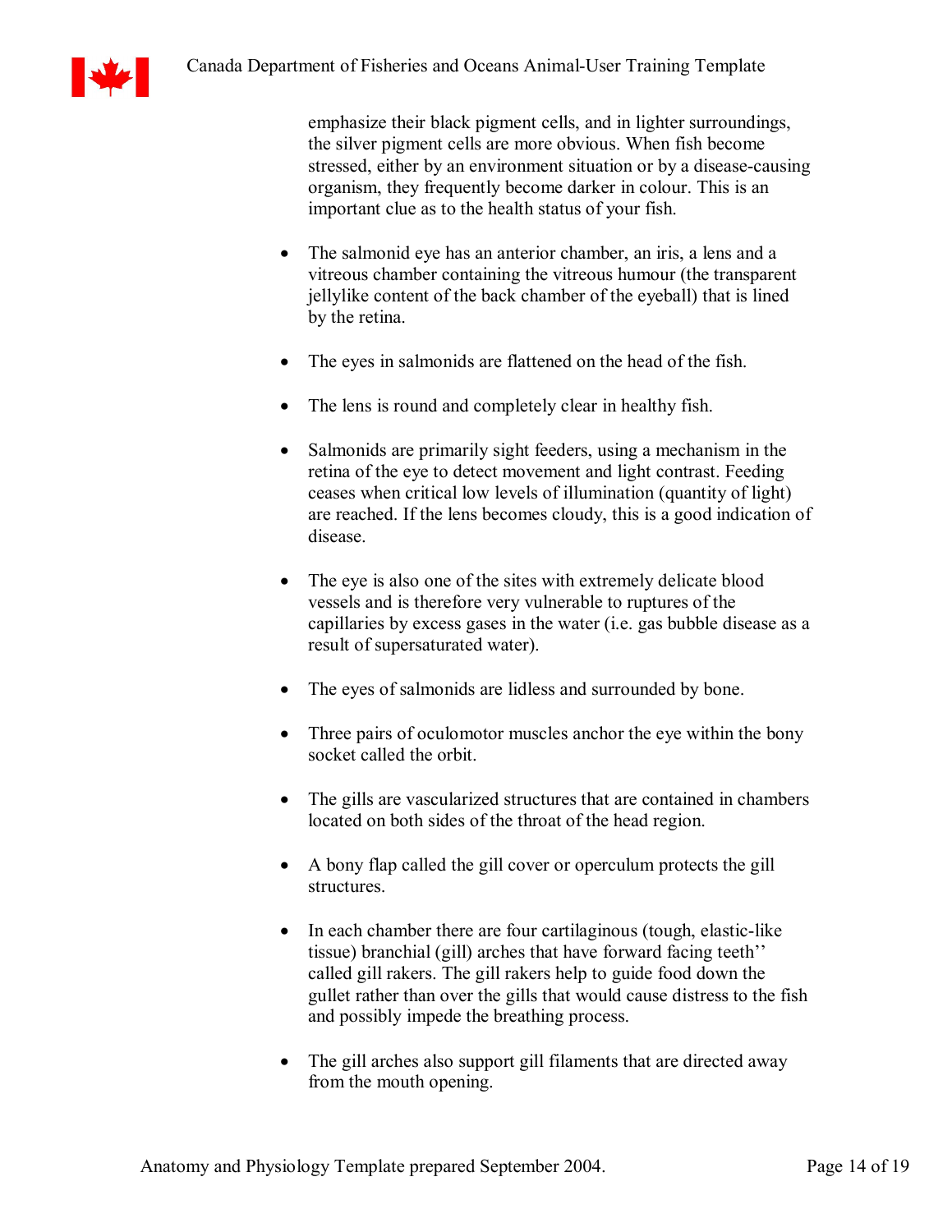

- The gill filaments are further subdivided into feather-like structures called lamellae that contain fine, flattened capillaries and are thinly covered by cells.
- · The lamellae contain secondary lamellae that are essential in the respiration or breathing of the fish.
- Water is passed over the gills through the actions of a branchial pump.
- Water is drawn into the mouth (oral cavity) as the opercula closes, and is expelled across the gills where up to 85% of the oxygen is extracted by the gill filaments. The oxygen-depleted water is then quickly discarded. The process may also be accomplished by simple open-mouthed swimming, displacing water over the gills as the fish moves through the water.
- The secondary lamellae are very delicate so that oxygen and carbon dioxide can be readily exchanged. They also contain mucus-producing cells, cells that excrete any excess salt from the blood as it passes through them, and cells which excrete ammonia from waste products. Obviously, such a delicate structure on the outside of the body of the fish is highly vulnerable to damage from exposure to foreign material in the water.
- The gills are extremely sensitive to irritation from toxic substances in the water, to clogging and abrasion by suspended material and to infection by various disease causing organisms. Any of these agents can quickly affect the health of the fish by inhibiting the respiratory exchange.
- Salmonids have a pseudobranch. The pseudobranch is found on the inner side of the gill cover. It receives oxygenated blood only and does not function in respiratory gas exchange. The pseudobranch appears, however, to secrete oxygen to the retina of the eye. There is still confusion as to the exact function of the pseudobranch.
- The function of the digestive system is to degrade large particles of food into smaller components. These smaller components are absorbed across the intestinal wall into the circulatory system for transport to the cells of the body. Cells utilize the nutrients brought by the blood as building blocks for: maintenance of existing tissues, growth of new tissue, source of energy for locomotion and metabolic processes, as components of body fluids, and for the production of enzymes and hormones.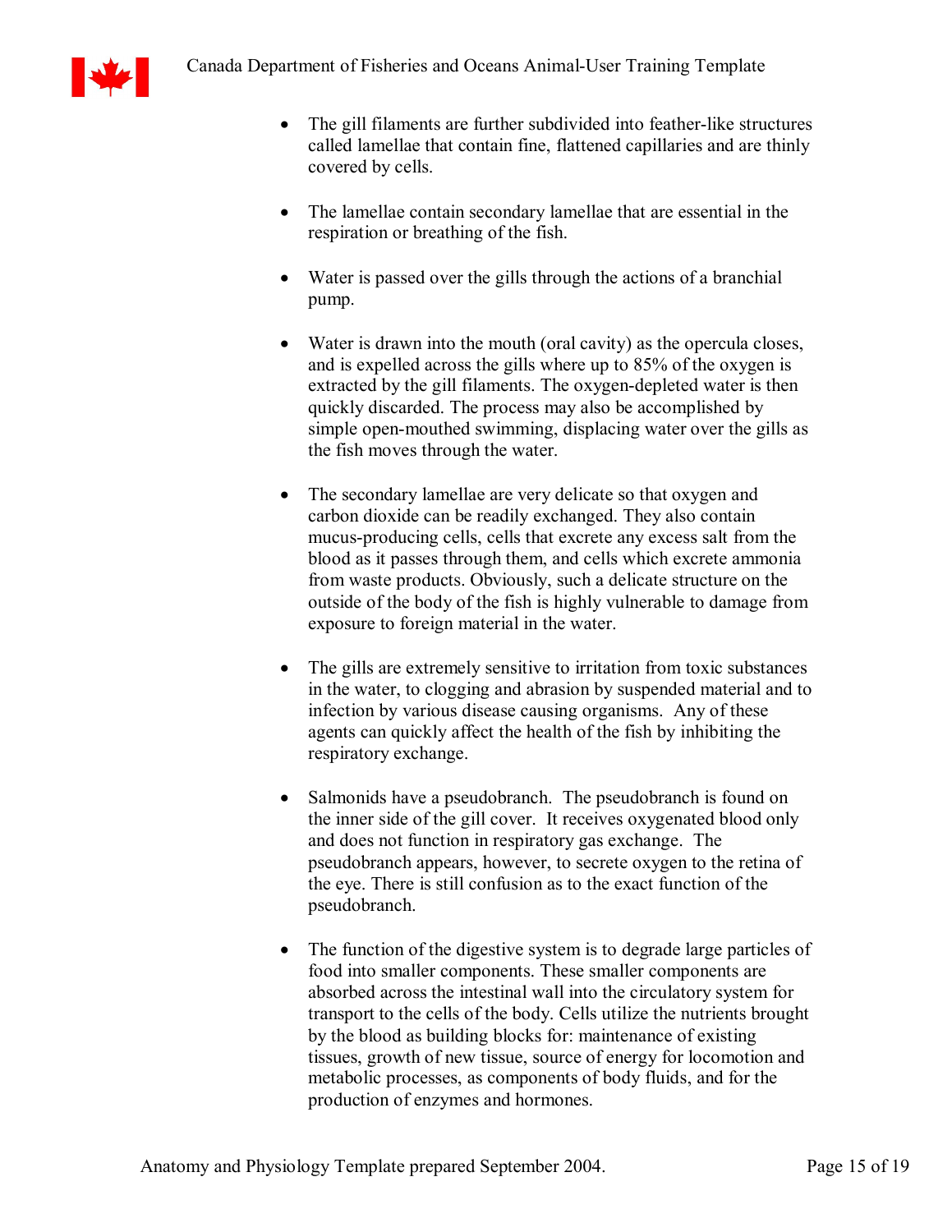

- Salmonids possess well developed grasping and holding teeth on the jaws and surfaces of the mouth; an esophagus capable of swelling; a well-defined stomach and a relatively short intestine.
- The stomach in salmonids is U-shaped.
- The pylorus is the constriction of the digestive tract that acts as the boundary between the stomach and intestine. It has a one-way valve preventing the passage of large food particles.
- The pyloric caeca are finger-like structures that extend from the intestine just below the pylorus. They have digestive and absorptive functions and are usually surrounded by adipose (fat) tissue.
- The pancreas in salmonids cannot be identified by eye, but is contained in the pyloric caeca structure scattered throughout the fatty tissue. The endocrine component of the pancreas secretes hormones into the bloodstream. The exocrine component of the pancreas secretes digestive enzymes through the pancreatic duct into the bile duct and subsequently into the digestive tract. The pancreas is very significant in viral diseases because it is a favourite site for the multiplication of several viral agents associated with fish disease.
- The liver is the large organ located in front of the stomach. It acts as an accessory digestive organ. The liver secretes bile through a duct into the gall bladder that temporarily stores bile. The liver also performs detoxification of heavy metals, drugs, pesticides and other compounds to which the animal may be exposed.
- The gall bladder is the small green sac attached to the underside of the liver. A second duct leads from the gall bladder and discharges bile into the pyloric end of the stomach where it aids with the breakdown of food particles.
- Due to the importance of the liver in food metabolism, liver disease is very significant. Common liver abnormalities include a build-up of unhealthy fats that lead to an increase in the liver size, and parasite invasion. Parasites often inhabit the gall bladder as well
- Salmonids have the simplest form of the swim bladder appearing as a wide, short, membranous duct with only one chamber that lies longitudinally along the ventral surface of the kidney and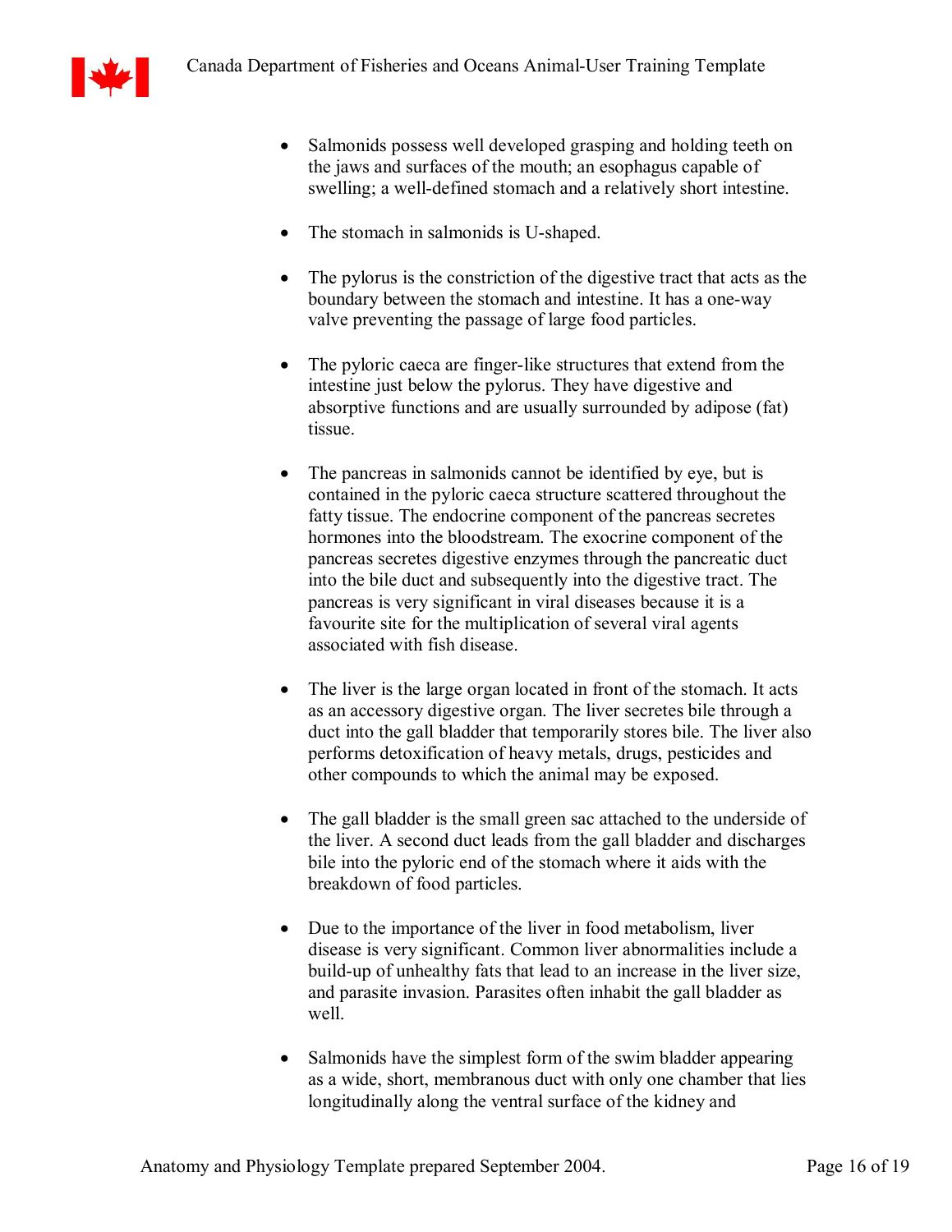

connected to the digestive tract by the pneumatic duct that leads off the esophagus. This is called a physostomous swim bladder.

- The gas or swim bladder is the organ responsible for maintaining hydrostatic (pressure) equilibrium within the environment.
- The peritoneum covers the internal organs and the body wall. It is the serous membrane that lines the wall of the coelomic cavity (parietal peritoneum) and invests contained viscera (visceral peritoneum); the two layers enclosing a potential space, the peritoneal cavity. The fibrous tissue that connects the organs to the body wall is continuous with the peritoneum and is called the mesentery.
- The kidney, in salmonids, is a long dark red-black structure that lies along the ventral surface of the spine and extends from the back of the head region to the anus. The kidney is retroperitoneal (between the body wall and the peritoneum) thus it is covered on one side by the peritoneum.
- The kidney is divided into three sections (anterior, mid-kidney and posterior).
- The kidney is the main filter of the body. Its primary function is to maintain the internal salt/water balance of the fish. In fish, the kidney plays only a minor role in the excretion of waste products (e.g. ammonia).
- The haematopoietic region, known as the "head" kidney, is important for the formation of oxygen carrying red blood cells and the white blood cells used to fight off infection. These cells are produced and stored in this region until needed.
- The middle kidney contains nephrons, or renal corpuscles, which are blood-filtering units or traps which catch any foreign material (such as bacteria) and tries to destroy them. Glucose, minerals, and other substances used by the fish are also filtered through the kidney and reabsorbed for use by the fish. Unwanted substances are filtered out and collected in paired mesonephric ducts joined at the ureter. Urine is then discharged into the urinary bladder, and voided posterior to the vent or anal opening.
- The corpuscles of stannius are small, whitish bodies located on the ventral surface of the middle kidney. They secrete a hormone called stanniocalcin into the bloodstream that reduces active calcium uptake in the gills and intestine of both freshwater and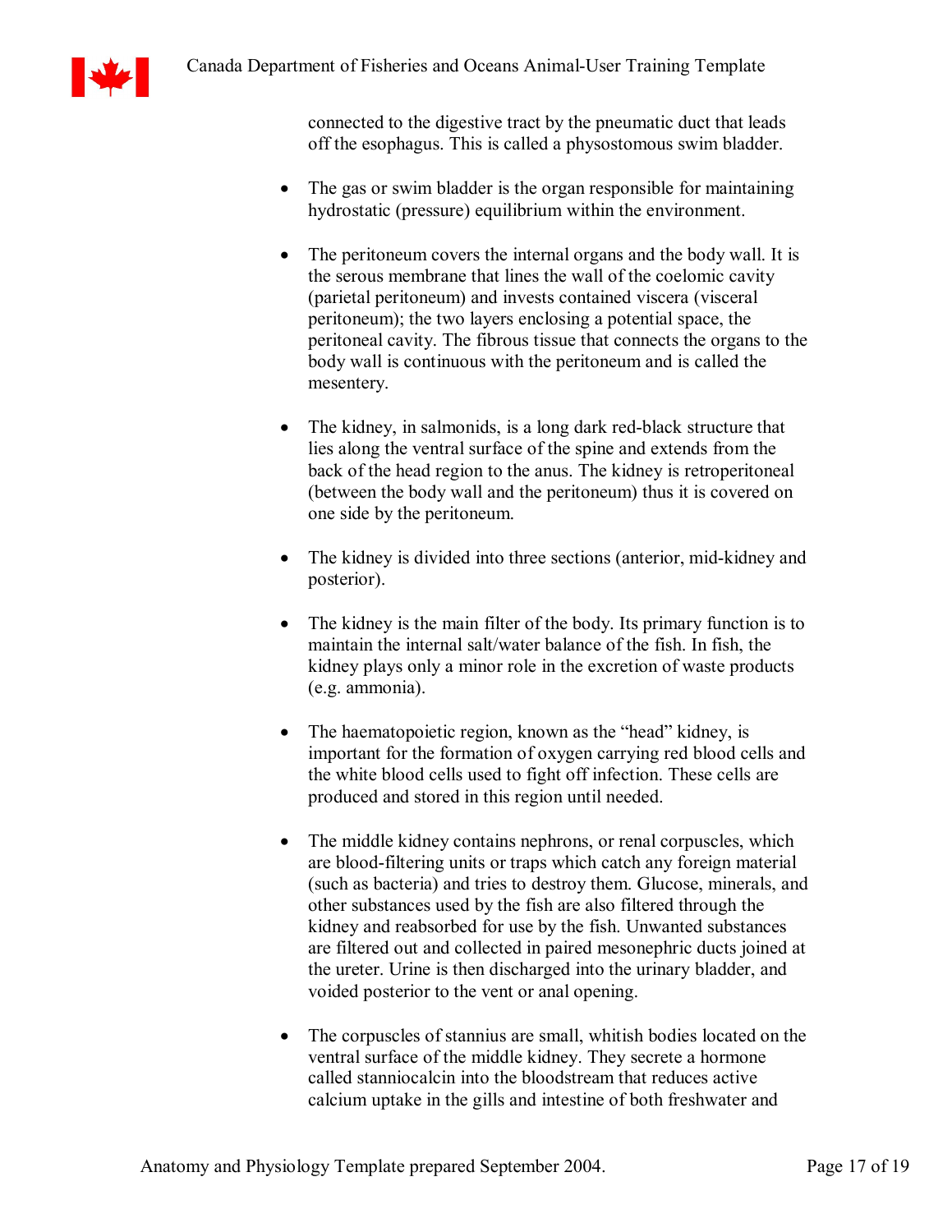

saltwater teleosts. Because of their appearance, the corpuscles of stannius are often mistaken for white pustules associated with bacterial infections.

- There is no true adrenal gland present in salmonids. The interrenal cells represent the adrenal cortical tissue. These cells are associated with major blood vessels in the anterior kidney. Both glucocorticoid and mineralocorticoid are secreted.
- The thyroid gland is an endocrine gland composed of thyroid follicles, which are distributed throughout the connective tissue of the pharyngeal area and may be observed around the eye, ventral aorta, hepatic vein and anterior kidney. The thyroid gland secretes hormones that can be involved in maturation, metabolism, metamorphic changes, and possibly osmoregulation.
- The spleen is a small dark reddish black organ that may be triangular or oval in shape and attached to the wall of the stomach or intestine. Its function is similar to that of the haemopoietic tissue of the kidney.
- The heart is a muscular two-chambered organ though four distinct regions are readily distinguishable (sinus venosus, atrium, ventricle and bulbous arteriosus). The heart is situated at the base of the throat and lies in the pericardial cavity that is completely separated from the body cavity.
- De-oxygenated blood collects from the venous system in the thinwalled sinus venosus, and enters the large chambered atrium. Muscles in the walls of the atrium contract to move the blood into the ventricle (a triangular, muscular structure); back-flow is prevented by valves called atrioventricular valves. The muscular ventricle is the main pump of the heart. Ventricular contraction forces the blood past a back-flow valve to the bulbous arteriosus. The bulbous arteriosus is an elastic-walled whitish structure that acts as a pressure balance, smoothing the pulsing flow of the oxygenated blood and delivering it to the various organs of the fish.
- · The brain lies in the cranial cavity located between the eyes of the fish. It is protected by cartilage or bone surrounding the organ and spinal fluid, and by a fatty mass that fills much of the cranial cavity. Cranial nerves extend from the brain through the skull. The spinal cord, with which the brain is continuous, leaves the cranium posterior and passes down the middle of the vertebrae of the spinal column, which gives it considerable protection.